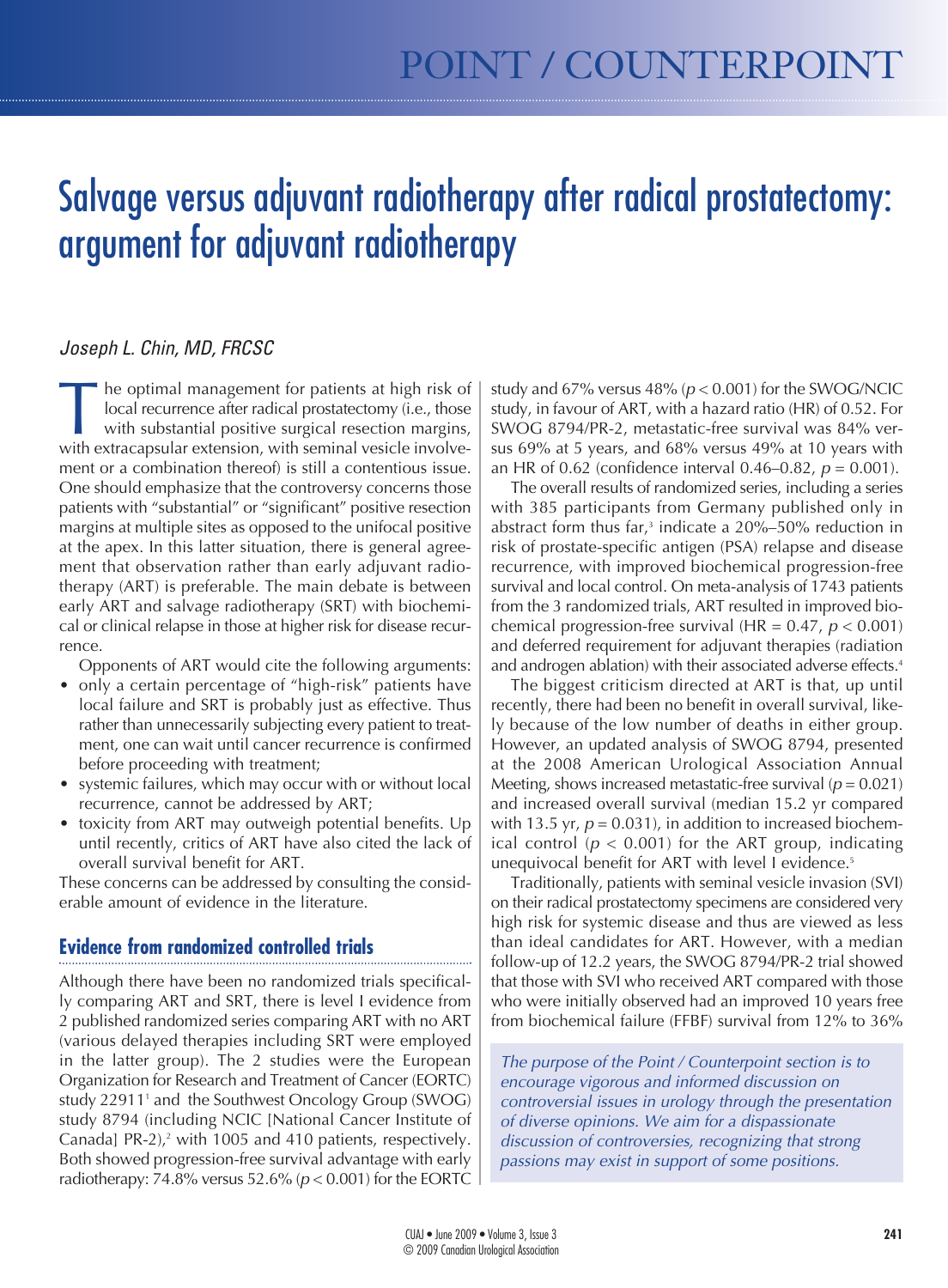$(p = 0.001)$  and 10-year overall survival from 51% to 71%.<sup>6</sup> Thus, even with SVI, some patients appear to benefit from adjuvant local radiotherapy.

#### **Evidence from nonrandomized series**

At a lower level of evidence, there have been many nonrandomized series from various countries comparing ART versus SRT or ART versus surveillance with delayed treatment. The results consistently showed significant reduction in long-term biochemical progression with ART. The 5-year biochemical disease-free (bNED) rates range from 61.3% to 90.9% for the ART groups and 31% to 66.4% for the delayed therapy groups. Three series have reported superior 10-year bNED rates for the ART group compared with the SRT group: Teh and colleagues<sup>7</sup> with 90.9% versus 54.5% ( $p = 0.001$ ), Caraffini and colleagues<sup>8</sup> with 38% versus 28% ( $p < 0.01$ ) and Pacholke and colleagues<sup>9</sup> with 66% versus  $22\%$  ( $p < 0.001$ ).

Some groups attempted matched-control analyses of ART versus SRT.<sup>10,11</sup> Trabulsi and colleagues<sup>10</sup> used a multiinstitutional database with 211 and 238 patients receiving ART and SRT, respectively. The 5-year FFBF from the time of completion radiotherapy was 73% for ART versus 50% for SRT (HR = 2.3,  $p < 0.001$ ). Similarly, Wadasaki and colleagues<sup>11</sup> reported, on a smaller cohort, a 3-year biochemical control rate of 87% for ART versus 61% for SRT patients. For those with a preradiotherapy serum PSA level less than 0.5 µg/L, the biochemical control rate was 92% with ART.

Several case series provide low-level evidence on the beneficial effects of initial observation and delayed SRT after radical prostatectomy.<sup>12-16</sup> Loeb and colleagues<sup>12</sup> reported impressive long-term undetectable PSA rates on patients with positive surgical margins and/or extracapsular extension and even those with SVI (91% and 75%, respectively). This would suggest SRT is preferable. However, the patients were not randomly assigned to treatment groups and the results may well be spuriously favourable since those for whom treatment failed early or for whom treatment was likely to fail systemically would have been excluded from the SRT group. Long-term success with SRT is less than 50% in a multi-institutional cohort report on  $1540$  patients,<sup>13</sup> even with early intervention.

# **Conditions for optimal results from radiotherapy after surgery**

One needs to consider factors that would optimize results from radiotherapy after radical prostatectomy. Pisansky and colleagues<sup>17</sup> reported the effect of serum PSA levels at the time of SRT on the outcome. The bNED rates for those with a preradiotherapy serum PSA level of less than 0.2 µg/L, 0.2–2.0 µg/L and greater than 2.0 µg/L were, respectively, 77%, 59% and 10% ( $p < 0.001$ ). Stephenson and colleagues<sup>13</sup> performed a multivariate analysis and reported that preradiotherapy serum PSA levels were a predictor of progression with an HR of 2.3 ( $p < 0.001$ ) for serum PSA levels less than 2.0 µg/L or greater than 2.0 µg/L. A Japanese study reported a 3-year biochemical control rate of 93% and 29% for those with preradiotherapy serum PSA levels of 0.5  $\mu$ g/L or less, and greater than 0.5  $\mu$ g/L, respectively.<sup>11</sup> Thus, ideally, SRT should be administered when the serum PSA level is less than 0.5  $\mu$ g/L, or as close to the adjuvant situation as possible.

Proponents of SRT would cite the utility of serum PSA levels in guiding timing for SRT to achieve optimal results. The measurement of serum PSA levels alone, however, is less than ideal for detecting the earliest evidence of cancer recurrence. Functional imaging techniques may prove to be useful, for example, positron emission tomography or computed tomography with 18F choline and 11C-acetate, magnetic resonance imaging and ProstaScint scanning.18,19 However, these modalities are at various stages of development and, until the positive and negative predictive values for local recurrence after radical prostatectomy are improved, delaying therapy for many patients may mean denying them of potential cure.

## **Safety and toxicity considerations**

An argument against ART is the potential for treatmentrelated toxicity, especially if some patients may not benefit from the treatment. In the adjuvant setting only, a lower dose is required (60–65 Gy), as opposed to the salvage setting, in which 66–70 Gy would be required.<sup>20</sup> In terms of concerns about toxicity with radiotherapy in the early postoperative setting, Van Cangh and colleagues<sup>21</sup> randomly assigned 48 patients to early ART (60 Gy) versus 52 patients to "watchful waiting." At 24 months, there was no difference in complete urinary continence (77% v. 83%). Feng and colleagues<sup>22</sup> analyzed results on post–radical prostatectomy patients who received either ART (19%) or SRT (81%). At 5 years, 10% had grade 2 and 1% had grade 3 late genitourinary toxicity.22 There were no significant factors on multivariate analysis for gastrointestinal toxicity.

Health-related quality of life was compared prospectively by Pinkawa and colleagues<sup>23</sup> after ART and SRT in 101 patients. The authors noted that mild bowel symptoms did require longer to recover than urinary symptoms, although 1 year after radiotherapy there were only minor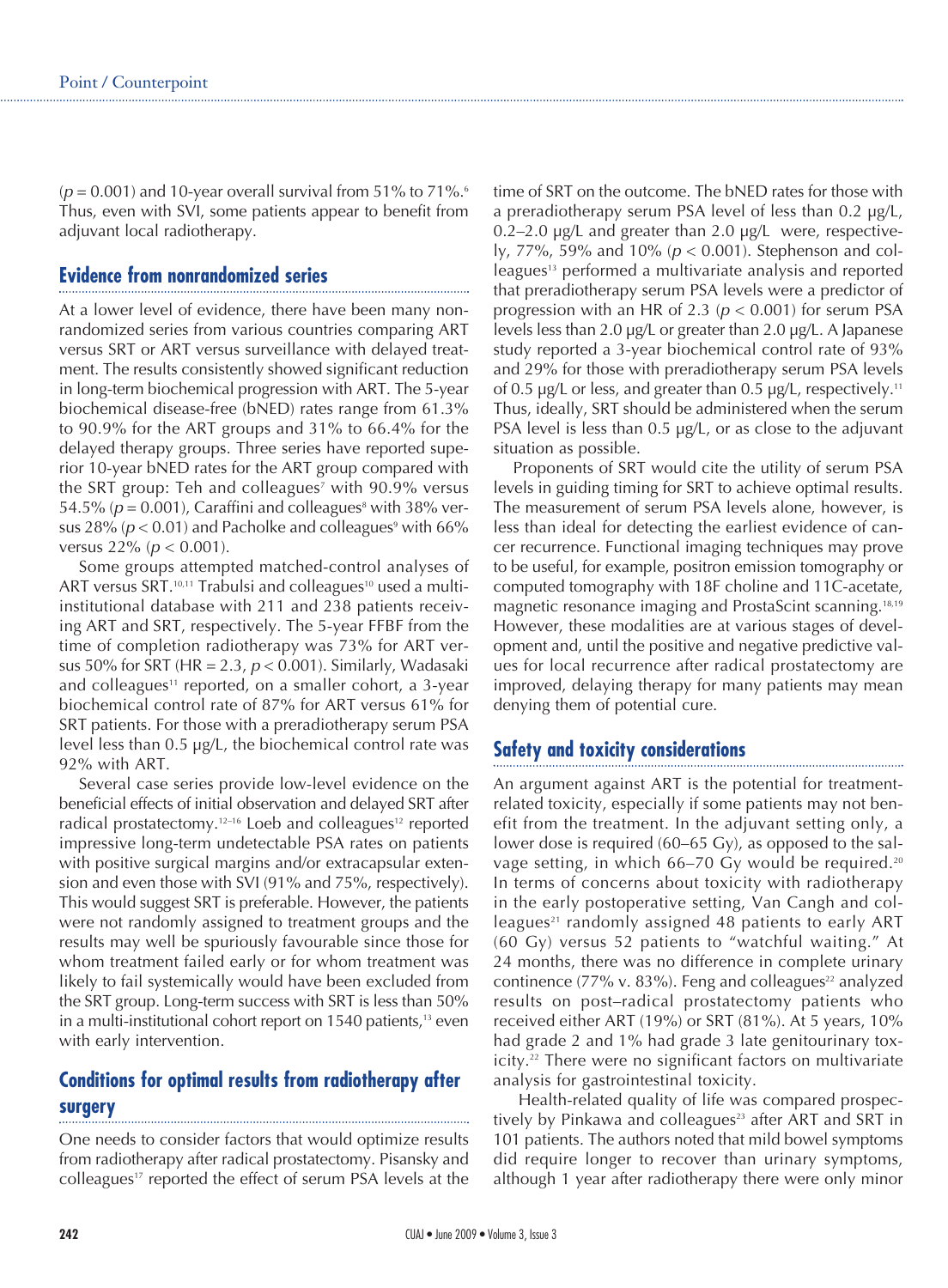health-related quality of life changes. Likewise, data from the SWOG 8794/PR-2 trial indicated only short-term toxicity with early adjuvant radiotherapy, which was well tolerated. Grade 1 or 2 gastrointestinal toxicity at 6 weeks occurred in 59% of patients in the radiotherapy group versus 7% in the observation group ( $p < 0.001$ ), but at 5 years, there was no difference (11% v. 19%,  $p = 0.16$ ). Similarly, genitourinary toxicity occurring at 6 weeks was 37% versus 18% ( $p = 0.004$ ) and at 5 years, there was no difference  $(23\% \text{ v. } 18\%, p = 0.55).$ <sup>2</sup>

## **Additional beneficial effects of ART**

The SWOG 8794/PR-2 study also provides level I evidence that the onset of hormonal therapy use was delayed in patients who had undergone ART (9%) compared with the 20% in the observation arm at 5 years (HR =  $0.44$ ,  $p <$ 0.001).2 Thus, for the ART group, there are positive quality of life and economic implications as well as possible deference of onset of hormone resistance.

#### **Other cancer sites**

Lastly, one can examine the evidence from other paradigms. In an EORTC study, breast cancer patients undergoing lumpectomy were randomly assigned to ART versus no radiotherapy, and there was a 47% reduction of local recurrence at 10 years in the ART arm. Similar reports have been published for colon cancer<sup>24</sup> and head and neck cancers.<sup>25</sup> Should prostate cancer be any different?

## **Summary**

The benefits of early radiotherapy in other paradigms have been established. There is level I evidence that ART has acceptable, well-tolerated transient toxicity, which dissipates with time. The best conditions for optimal results from radiotherapy occur when the serum PSA level is very low or undetectable, that is, in the true adjuvant setting. There is substantial evidence from nonrandomized series, almost unanimously in favour of ART for biochemical recurrence rates. There is robust level I evidence from well-executed randomized clinical trials reporting superior biochemical relapse-free and progression-free survival with early ART for patients at high risk for tumour recurrence. The previous argument that no overall survival has been demonstrated with ART has been invalidated by the recent results from a randomized controlled trial demonstrating that indeed there is overall survival advantage with ART compared with observation and delayed therapy. Thus the main criticisms

and concerns regarding ART have been answered and there is convincing and compelling evidence to support the use of ART in patients at high risk of tumour recurrence after radical prostatectomy. Those patients at low risk for tumour recurrence should be vigilantly observed and at the first sign of biochemical or clinical failure, ART should be instituted to optimize treatment response.

Professor and Chair, Division of Surgical Oncology, University of Western Ontario, London, Ont.

The positions provided in the Point/Counterpoint series are presented as general information and do not necessarily reflect the personal opinions of the authors.

This article has been peer reviewed.

Competing interests: None declared.

#### **References**

- 1. Bolla M, van Poppel H, Collette L, et al.; European Organization for Research and Treatment of Cancer. Postoperative radiotherapy after radical prostatectomy: a randomised controlled trial (EORTC trial 22911). Lancet 2005;366:572-4.
- 2. Thompson IM, Tangen CM, Paradelo J, et al. Adjuvant radiotherapy for pathologically advanced prostate cancer: a randomized clinical trial. JAMA 2006;296:2329-35.
- 3. Chin JL. Post-radical prostatectomy management options for the positive surgical margin: argument for adjuvant radiotherapy. Urol Oncol 2009;27:87-8.
- 4. Morgan SC, Waldron TS, Eapen L, et al.; Genitourinary Cancer Disease Site Group of the Cancer Care Ontario Program in Evidence-based Care. Adjuvant radiotherapy following radical prostatectomy for pathologic T3 or margin-positive prostate cancer: a systematic review and meta-analysis. Radiother Oncol 2008;88:1-9.
- 5. Thompson IM, Tangen CM, Paradelo J, et al. Adjuvant radiotherapy for pathological T3N0M0 prostate cancer significantly reduces risk of metastases and improves survival: long-term follow-up of a randomized clinical trial. J Urol. In press.
- 6. Swanson GP, Goldman B, Tangen CM, et al.; Southwest Oncology Group 8794. The prognostic impact of seminal vesicle involvement found at prostatectomy and the effects of adjuvant radiation: data from Southwest Oncology Group 8794. J Urol 2008;180:2453-7.
- 7. Teh BS, Bastasch MD, Mai WY, et al. Long-term benefits of elective radiotherapy after prostatectomy for patients with positive surgical margins. J Urol 2006;175:2097-101.
- Caraffini B, De Stefani A, Vitali E, et al. Postoperative radiotherapy after radical prostatectomy for prostate carcinoma: the experience of the Brescia Radium Institute. Radiol Med 2006;111:741-7.
- Pacholke HD, Wajsman Z, Algood CB, et al. Postoperative adjuvant and salvage radiotherapy for hemical relapse and survival prostate cancer: impact on freedom from biochemical relapse and survival. Urology 2004;64:982-6.
- 10. Trabulsi EJ, Valicenti RK, Hanlon AL, et al. A multi-institutional matched-control analysis of adjuvant and salvage postoperative radiation therapy for pT3-4N0 prostate cancer. Urology 2008;72:1298-302.
- 11. Wadasaki K, Kaneyasu Y, Kenjo M, et al. Treatment results of adjuvant radiotherapy and salvage radiotherapy after radical prostatectomy for prostate cancer. Int J Clin Oncol 2007;12:37-41.
- 12. Loeb S, Roehl KA, Viprakasit DP, et al. Long-term rates of undetectable PSA with initial observation and delayed salvage radiotherapy after radical prostatectomy. Eur Urol 2008;54:88-94.
- 13. Stephenson AJ, Scardino PT, Kattan MW, et al. Predicting the outcome of salvage radiation therapy for recurrent prostate cancer after radical prostatectomy. J Clin Oncol 2007;25:2035-41.
- 14. Lennernäs B, Edgren M, Häggman M, et al. Postoperative radiotherapy after prostatectomy a review. Scand J Neprol Urol 2003;37:10-5.
- 15. Pasquier D, Ballereau C. Adjuvant and salvage radiotherapy after prostatectomy for prostate cancer: a literature review. Int J Radiat Oncol Biol Phys 2008;72:972-9.
- 16. Brooks JP, Albert PS, Wilder RB, et al. Long-term salvage radiotherapy outcome after radical prostatectomy and relapse predictors. J Urol 2005;174:2204-8.
- 17. Pisansky TM, Kozelsky TF, Myers RP, et al. Radiotherapy for isolated serum prostate specific antigen elevation after prostatectomy. J Urol 2000;163:845-50.